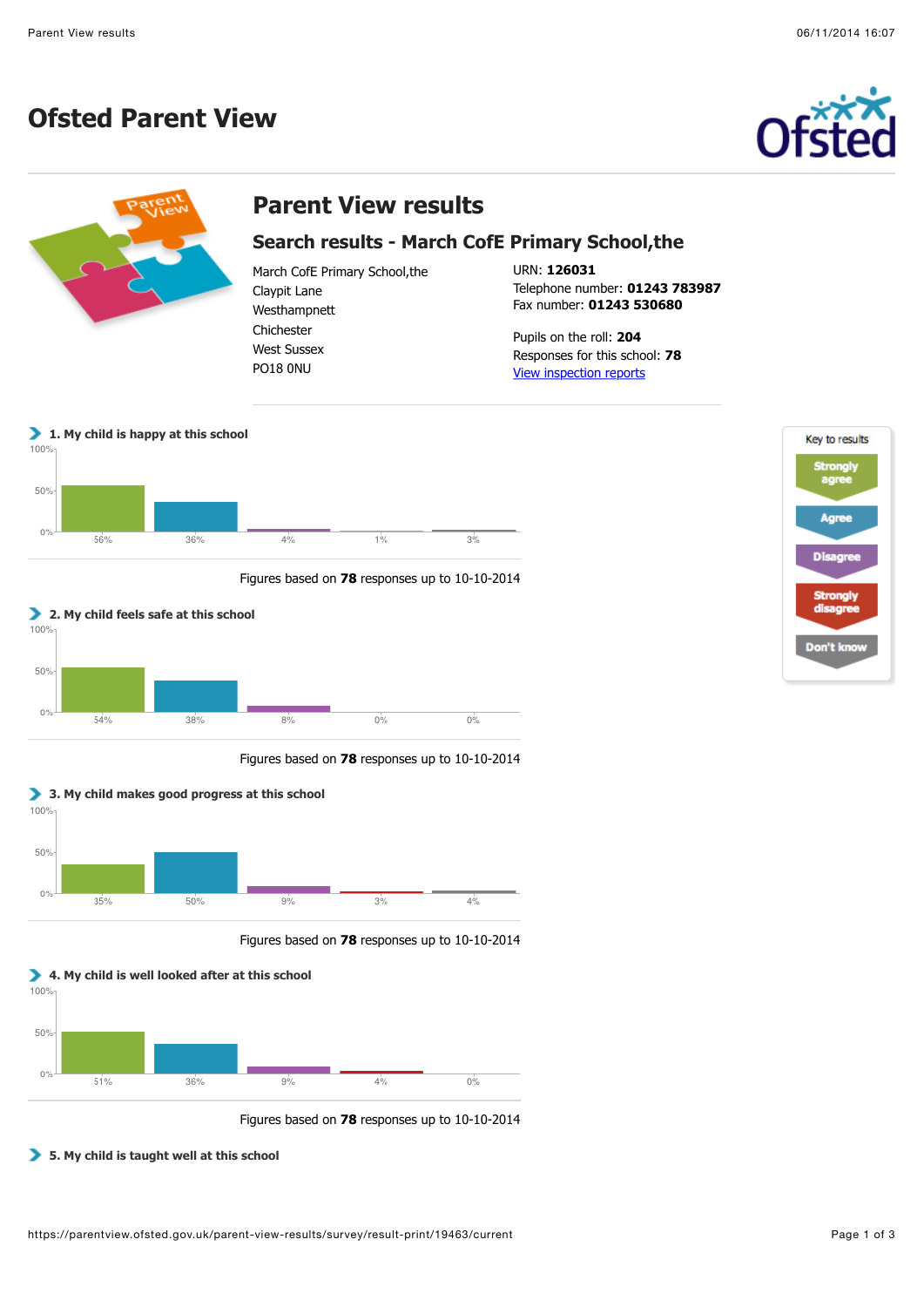

Figures based on **78** responses up to 10-10-2014



Figures based on **78** responses up to 10-10-2014



Figures based on **78** responses up to 10-10-2014



Figures based on **78** responses up to 10-10-2014



Figures based on **78** responses up to 10-10-2014



Figures based on **78** responses up to 10-10-2014

**11. I receive valuable information from the school about my child's progress**